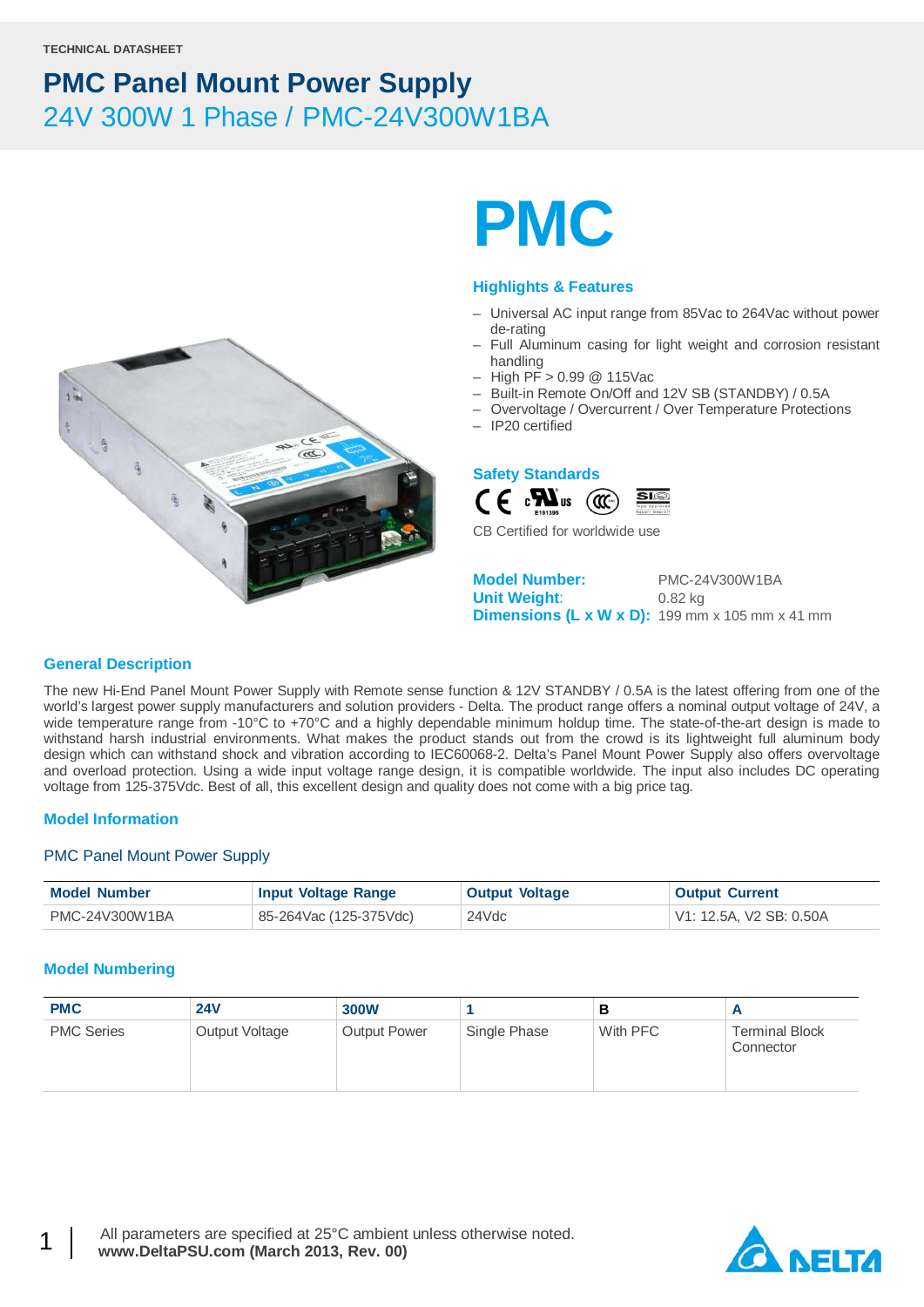#### **Specifications**

#### Input Ratings / Characteristics

| Nominal Input Voltage    | 100-240Vac                           |
|--------------------------|--------------------------------------|
| Input Voltage Range      | 85-264Vac                            |
| Nominal Input Frequency  | 50-60Hz                              |
| Input Frequency Range    | $47 - 63$ Hz                         |
| Nominal DC Input Voltage | 125-250Vdc                           |
| DC Input Voltage Range   | 125-375Vdc                           |
| Input Current            | $<$ 4.0A @ 115Vac, $<$ 2.0A @ 230Vac |
| Efficiency at 100% Load  | $> 86\%$ @ 115Vac, $> 88\%$ @ 230Vac |
| Max Inrush Current       | $<$ 35A @ 115Vac, $<$ 70A @ 230Vac   |
| Power Factor             | $>0.99$ @ 115Vac, $>0.97$ @ 230Vac   |
| Leakage Current          | $<$ 1mA @ 240Vac                     |
|                          |                                      |

#### Output Ratings / Characteristics

| Nominal Output Voltage                                | V1: 24V, V2 SB: 12V                                           |
|-------------------------------------------------------|---------------------------------------------------------------|
| Output Voltage Tolerance                              | $V1: \pm 2\%$ (initial set point tolerance from factory)      |
| Output Voltage Adjustment Range                       | V1: 22-28Vdc                                                  |
| Output Current                                        | V1: 12.5A, V2 SB: 0.50A                                       |
| <b>Output Power</b>                                   | 300W                                                          |
| Line Regulation                                       | $<$ 0.5% Typical ( $\circledR$ 85 to 264Vac input, 100% load) |
| Load Regulation                                       | $<$ 1% Typical ( $\circledR$ 85 to 264Vac input, 100% load)   |
| PARD (20MHz)                                          | V1: <100mVpp, V2 SB: <200mVpp                                 |
| Rise Time                                             | < 30ms @ nominal input (100% load)                            |
| Start-up Time                                         | $<$ 1000ms $\circledcirc$ nominal input (100% load)           |
| Hold-up Time                                          | > 15ms @ nominal input, 100% load                             |
| Dynamic Response (Overshoot & Undershoot O/P Voltage) | ± 5% @ 0-100% load                                            |
| Start-up with Capacitive Loads                        | $8,000\mu F$ Max                                              |

#### **Mechanical**

| Case Cover                   | Aluminium                                         |
|------------------------------|---------------------------------------------------|
| Dimensions (L x W x D)       | 199 mm x 105 mm x 41 mm                           |
| Unit Weight                  | $0.82$ kg                                         |
| Indicator                    | Green LED (DC OK)                                 |
| Cooling System               | <b>Built-in Fan</b>                               |
| Terminal<br>Input and Output | Terminal Block 7 Pin (Rated 300Vac/20A)           |
| CN <sub>2</sub>              | Connector: JWT A2006WR0-2x4P                      |
|                              | Mating connector: JWT A2006HOO-2*4P or equivalent |
|                              | Terminal: JWT A2006TOP-2 (x8) or equivalent       |
| Wire                         | AWG 20-16                                         |
| <b>Noise</b>                 | Sound Pressure Level (SPL) <40dBA                 |

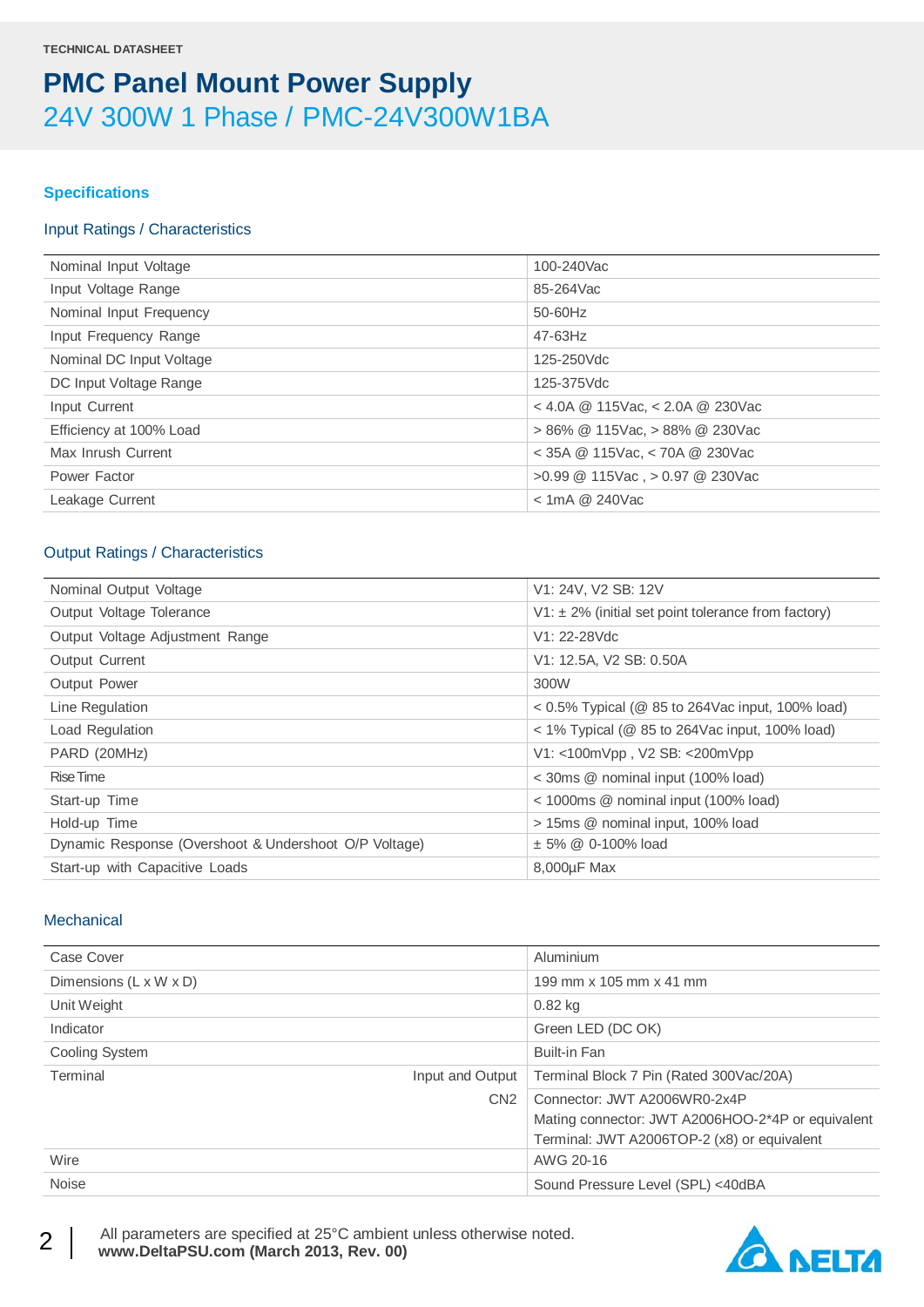#### **Environment**

| Surrounding Air Temperature | Operating | $-10^{\circ}$ C to $+70^{\circ}$ C                                                                           |
|-----------------------------|-----------|--------------------------------------------------------------------------------------------------------------|
|                             | Storage   | $-25^{\circ}$ C to $+85^{\circ}$ C                                                                           |
| Power De-rating             |           | > 50°C de-rate power by 2.5% / °C                                                                            |
| <b>Operating Humidity</b>   |           | $<$ 95% RH                                                                                                   |
| <b>Operating Altitude</b>   |           | 3,000 Meters                                                                                                 |
| Shock Test (Non-Operating)  |           | IEC60068-2-27, 30G (300m/S <sup>2</sup> ) for a duration of 18ms<br>3 times per direction, 18 times in total |
| Vibration (Non-Operating)   |           | IEC60068-2-6, 10Hz to 150Hz @ 50m/S <sup>2</sup> (5G peak);<br>20 min per axis for all X, Y, Z direction     |
| <b>Pollution Degree</b>     |           | 2                                                                                                            |

#### **Protections**

| V1: < 32V ±10%, V2 SB: < 16V ±15%, SELV output,<br>Hicc-up Mode, Non-Latching (Auto recovery). |
|------------------------------------------------------------------------------------------------|
| > 120% of rated load current, Hicc-up Mode,                                                    |
| Non-Latching (Auto recovery).                                                                  |
| < 75°C Ambient Temp@ 100% load,                                                                |
| Non-Latching (Auto-recovery).                                                                  |
| Hicc-up Mode, Non-Latching                                                                     |
| (Auto-recovery when the fault is removed).                                                     |
| IP20                                                                                           |
| Class I with PE connection                                                                     |
|                                                                                                |

\*PE: Primary Earth

#### Reliability Data

| MTBF                   | $>$ 700,000 hrs, as per per Telcordia SR-332  |
|------------------------|-----------------------------------------------|
| Expected Cap Life Time | 10 years (115Vac & 230Vac, 50% load $@$ 40°C) |

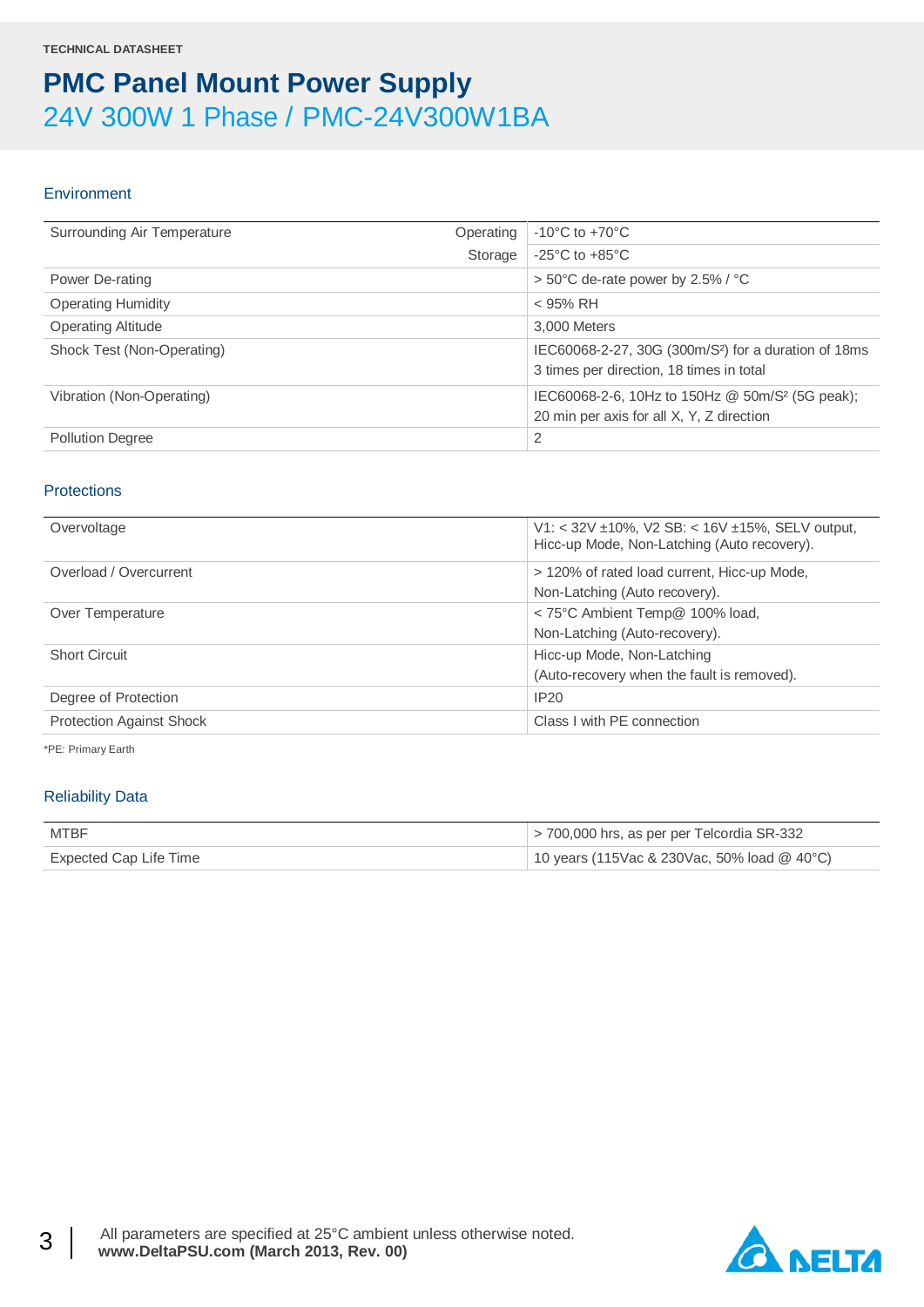#### Safety Standards / Directives

| <b>Electrical Safety</b> | SIQ Bauart to EN60950-1, UL/cUL recognized to<br>UL60950-1 and CSA C22.2 No. 60950-1, CB scheme to<br>IEC60950-1, CCC to GB4943 |
|--------------------------|---------------------------------------------------------------------------------------------------------------------------------|
| <b>CE</b>                | In conformance with EMC Directive 2004/108/EC and<br>Low Voltage Directive 2006/95/EC                                           |
| Material and Parts       | RoHS Directive 2011/65/EU Compliant                                                                                             |
| Galvanic Isolation       | Input to Output 3.0 KVac                                                                                                        |
|                          | Input to Ground   1.5 KVac                                                                                                      |
|                          | Output to Ground 500 Vac                                                                                                        |

#### EMC

| EMC / Emissions                   |               | CISPR22, EN55022, FCC Title 47: Class B, GB9254                                                     |
|-----------------------------------|---------------|-----------------------------------------------------------------------------------------------------|
| Immunity to                       |               |                                                                                                     |
| Electrostatic Discharge           | IEC61000-4-2  | Level 4 Criteria $A^{1}$<br>Air Discharge: 15kV<br>Contact Discharge: 8kV                           |
| <b>Radiated Field</b>             | IEC61000-4-3  | Level 3 Criteria $A^{(1)}$<br>80MHz-1GHz, 10V/M with 1kHz tone / 80% modulation                     |
| Electrical Fast Transient / Burst | IEC61000-4-4  | Level 3 Criteria $A^{1}$<br>2kV                                                                     |
| Surge                             | IEC61000-4-5  | Level 3 Criteria $A^{1}$<br>Common Mode <sup>2)</sup> : 2kV<br>Differential Mode <sup>3</sup> : 1kV |
| Conducted                         | IEC61000-4-6  | Level 3 Criteria $A^{1}$<br>150kHz-80MHz, 10Vrms                                                    |
| Power Frequency Magnetic Fields   | IEC61000-4-8  | Criteria $A^{1}$<br>10A/Meter                                                                       |
| <b>Voltage Dips</b>               | IEC61000-4-11 | 100% dip; 1 cycle (20ms); Self Recoverable                                                          |
| Low Energy Pulse Test (Ring Wave) | IEC61000-4-12 | Level 3 Criteria $A^{1}$<br>Common Mode <sup>2)</sup> : 2kV<br>Differential Mode <sup>3</sup> : 1kV |

1) Criteria A: Normal performance within the specification limits

2) Asymmetrical: Common mode (Line to earth) 3) Symmetrical: Differential mode (Line to line)

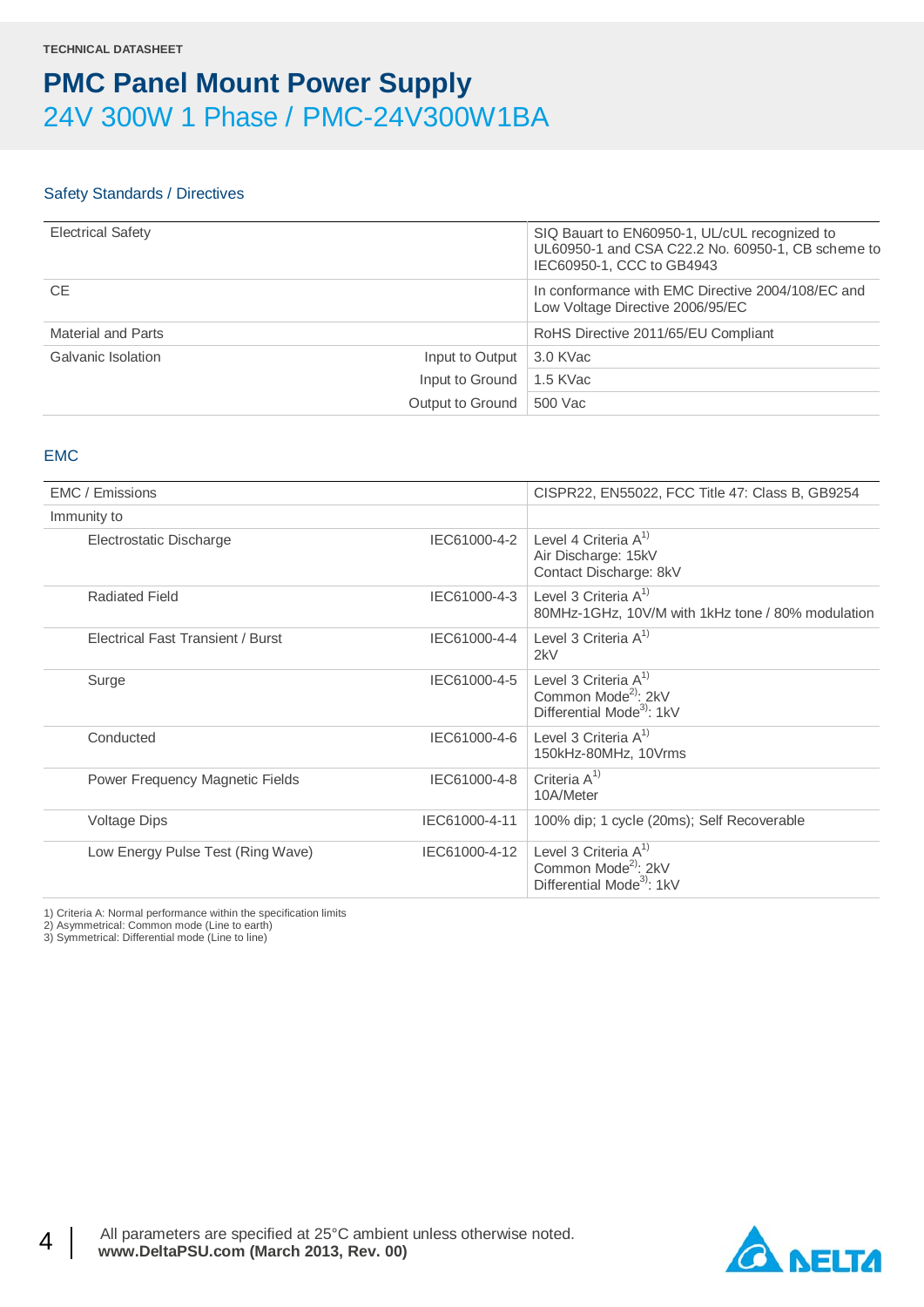#### **Block Diagram**



### **Device Description**



- 1) Input & Output terminal block connector
- 2) DC Voltage adjustment potentiometer
- 3) DC OK control LED (Green)
- 4) CN2: Remote Sense Function & 12V STANDBY / 0.5A
- 5) DC Fan and Air flow direction



5 | All parameters are specified at 25°C ambient unless otherwise noted. www.DeltaPSU.com (March 2013, Rev. 00)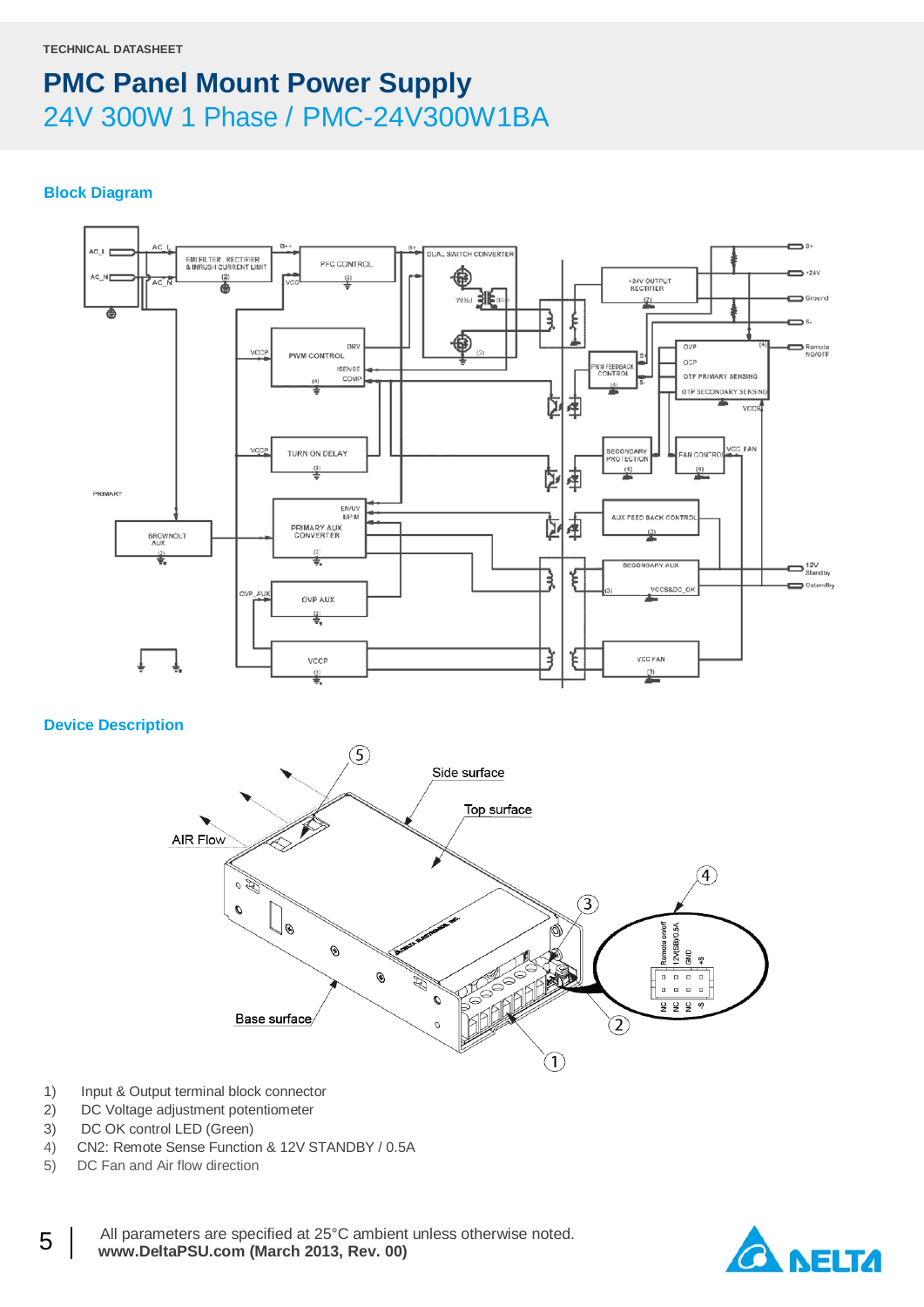#### **Dimensions**

**H x W x D:** 199 x 105 x 41 mm



#### **Engineering Data**

#### De-rating VS surrounding air temperature



**Fig. 1 De-rating for Vertical and Horizontal Mounting Orientation > 50°C de-rate power by 2.5% / °C**

#### **Note**

- 1. Power supply components may degrade, or be damaged, when the power supply is continuously used outside the shaded region, refer to the graph shown in Fig. 1.
- 2. If the output capacity is not reduced when the surrounding air temperature > 50°C, the device may run into Over Temperature Protection. When activated, the output voltage will go into bouncing mode and will recover when the surrounding air temperature is lowered or the load is reduced as far as necessary to keep the device in working condition.
- 3. If the device has to be mounted in any other orientation, please do not hesitate to contact **info@deltapsu.com** for more details.
- 4. In order for the device to function in the manner intended, it is also necessary to keep a safety distance of 20mm with adjacent units while the device is in operation.
- 5. Depending on the surrounding air temperature and output load delivered by the power supply, the device housing can be very hot!

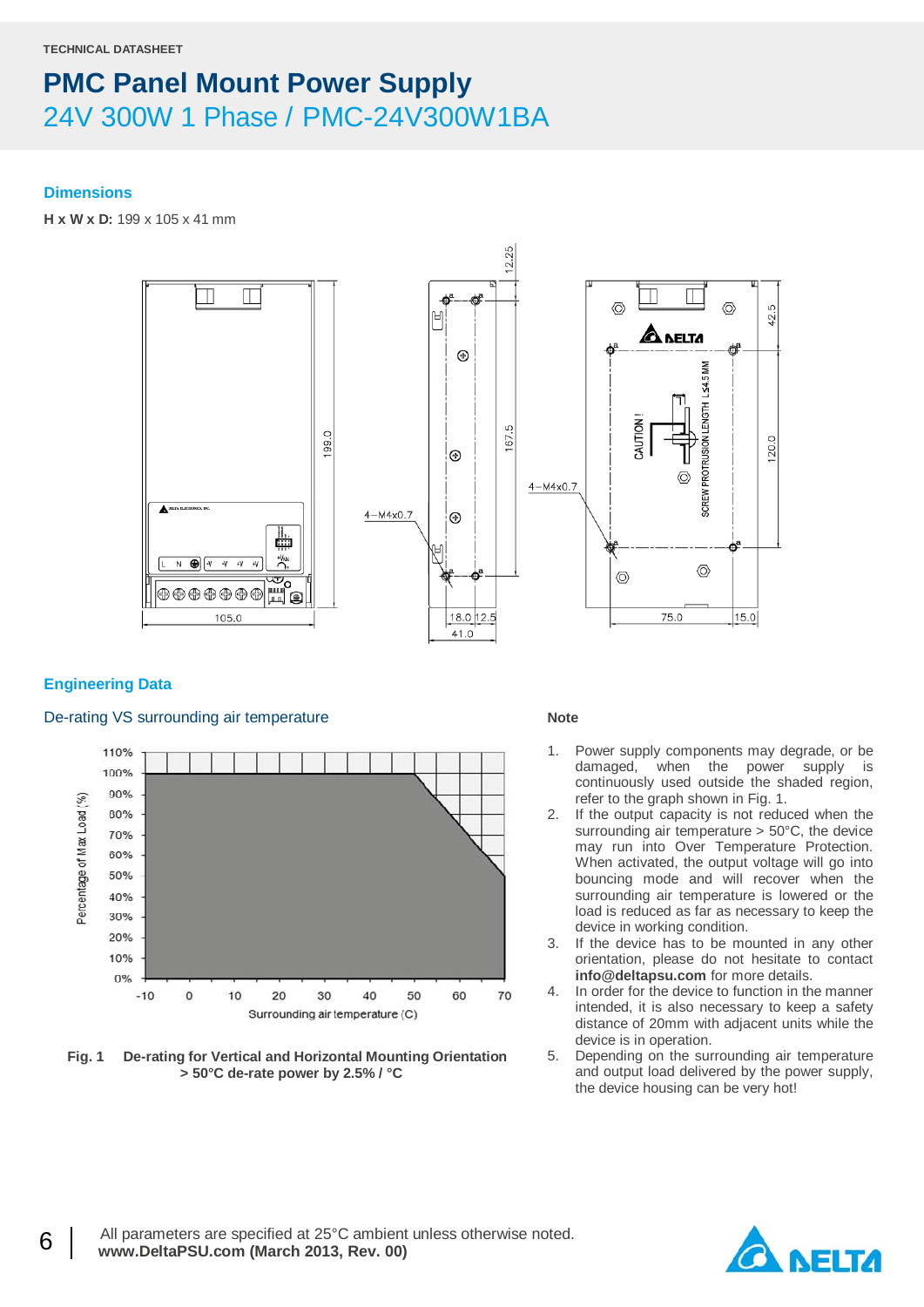#### De-rating VS AC input voltage



■ No output power de-rating across the entire input voltage range

### **Assembly & Installation**

#### **Mounting**

- Ⓐ Mounting holes
- Ⓑ Input / Output connector
- Ⓒ Mounting surface (customer system)
- Ⓓ DC FAN









**Fig. 2 Mounting Orientation**

#### Installation



- Only use M4 screw  $\leq 4.5$  mm through the base mounting holes. This is to keep a safe distance between the screw and internal components.
- Recommended mounting tightening torque: 4~8 Kgf.cm

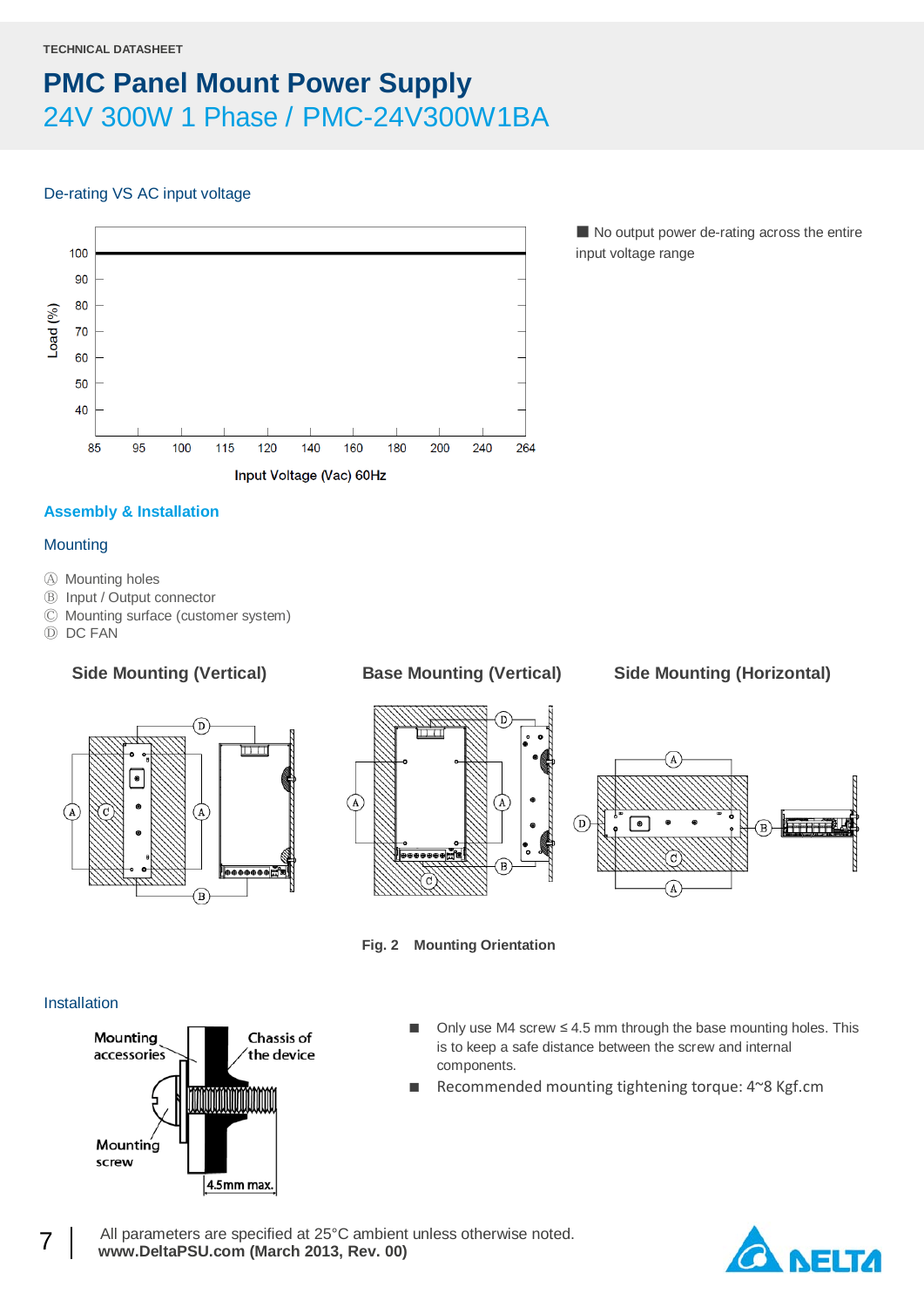#### Safety Instructions

- To ensure sufficient convection cooling, always maintain a safety distance of > 20mm from all ventilated surfaces while the device is in operation.
- The device is not recommended to be placed on low thermal conductive surface, for example, plastics.
- Note that the enclosure of the device can become very hot depending on the ambient temperature and load of the power supply. Do not touch the device while it is in operation or immediately after power is turned OFF. Risk of burning!
- Do not touch the terminals while power is being supplied. Risk of electric shock.
- Prevent any foreign metal, particles or conductors to enter the device through the openings during installation. It can cause: - Electric shock; Safety Hazard; Fire; Product failure
- Warning: When connecting the device, secure Earth connection before connecting L and N. When disconnecting the device, remove L and N connections before removing the Earth connection.

#### **Functional Manual**

#### Pin Assignment of CN2

|           |   |   |               | Pin     | <b>Functions</b> | <b>Descriptions</b>                                                                                                |  |  |
|-----------|---|---|---------------|---------|------------------|--------------------------------------------------------------------------------------------------------------------|--|--|
| <b>NC</b> |   |   | Remote on/off |         | Remote on/off    | Turn the output on and off by electrical SW or dry contact<br>between Pin 5(GND); Short: Power OFF, Open: Power ON |  |  |
| <b>NC</b> |   | □ | 12V(SB)/0.5A  | 2, 4, 6 | NC.              | No Application                                                                                                     |  |  |
| <b>NC</b> |   |   | GND           |         | 12V (SB)/ 0.5A   | Auxiliary Voltage output 11.4 -12.6V, Reference to Pin 5<br>(GND). The maximum load current is 0.5A                |  |  |
|           |   |   |               | 5       | <b>GND</b>       | Ground reference for Remote on/off and 12V (SB)                                                                    |  |  |
|           |   |   |               |         | $+S$             | Positive sensing. The +S Signal should be connected to the<br>positive terminal of the load                        |  |  |
|           | 8 |   |               | 8       | -S               | Negative sensing. The -S signal should e connected to the<br>negative terminal of the load                         |  |  |

#### Configuration of CN2

1. Remote sense





 $\overline{7}$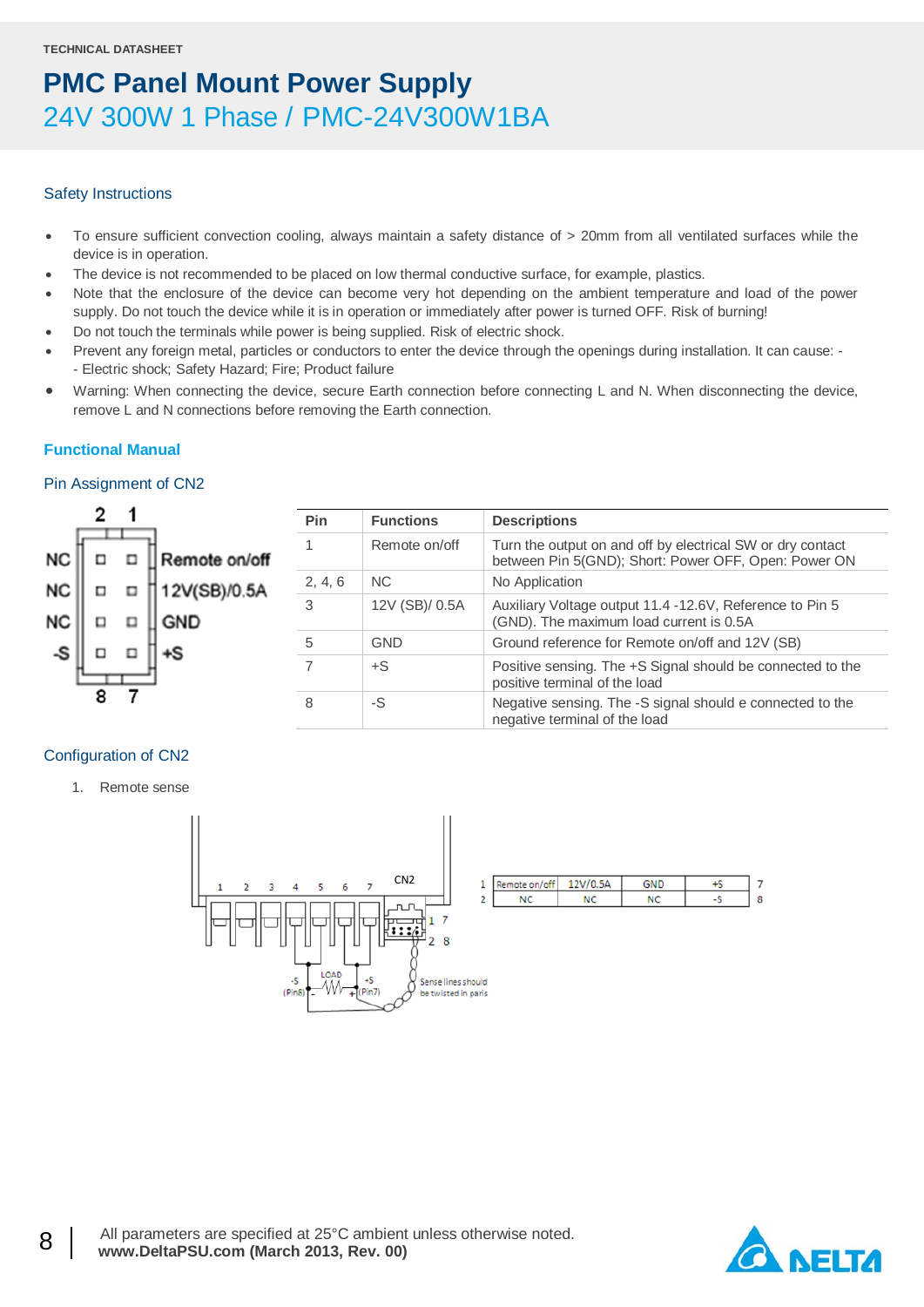2. Auxiliary Voltage: 12V (SB)/ 0.5A





3. Remote on/off

| Between pin1 and GND (pin5) | <b>Output Status</b> |
|-----------------------------|----------------------|
| SW ON (Short)               | OFF                  |
| SW OFF (Open)               | <b>ON</b>            |



#### **Functions**

#### ■ Graph illustrating the Start-up Time, Rise Time, and Hold-up Time



#### Start-up Time

The time required for the output voltage to reach 90% of its set value, after the input voltage is applied.

#### Rise Time

The time required for the output voltage to change from 10% to 90% of its set value.

### Hold-up Time

Hold up time is the time when the AC input collapses and output voltage retains regulation for a certain period of time. The time required for the output to reach 95% of its set value, after the input voltage is removed.

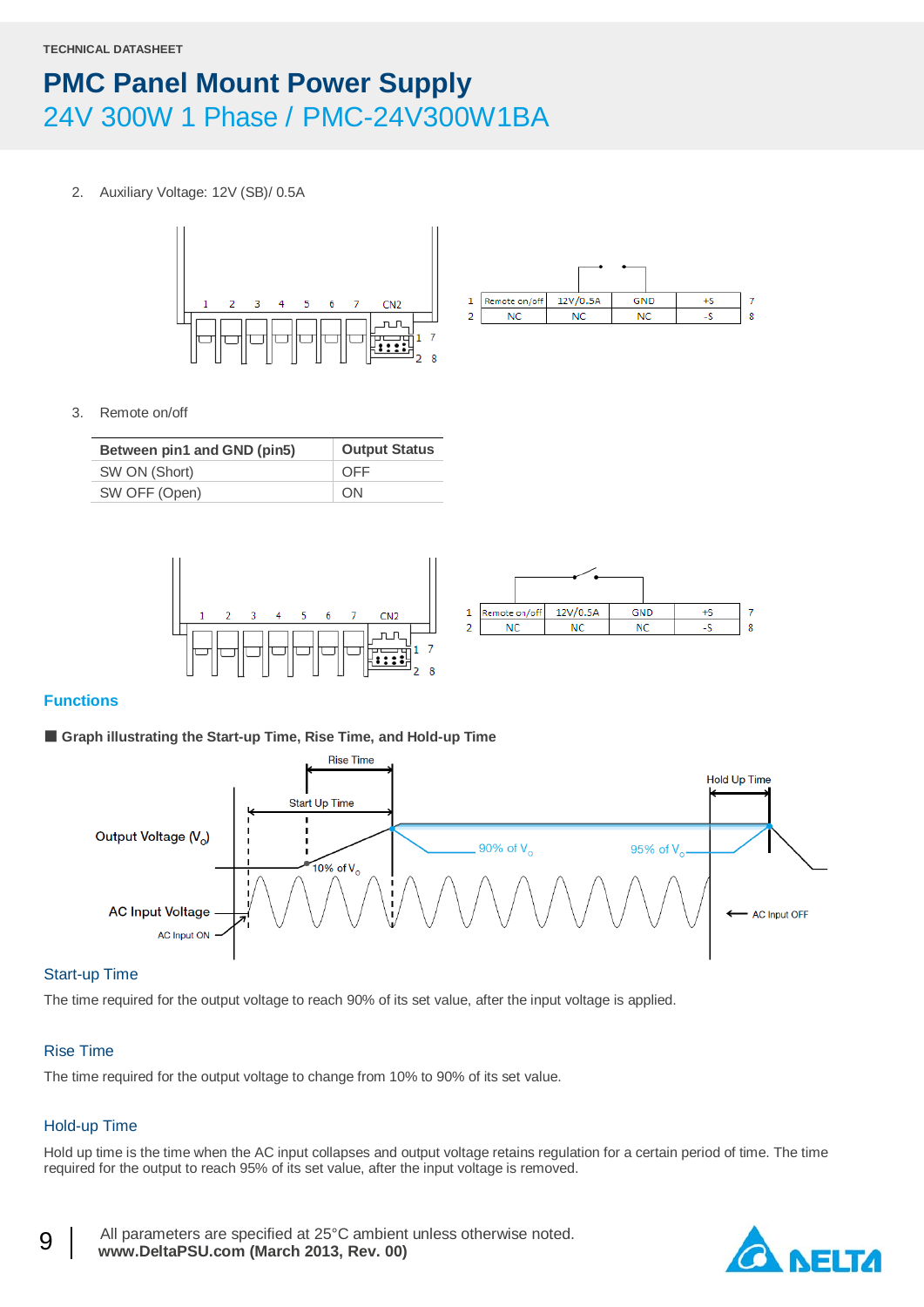#### Inrush Current

Inrush Current is the first surge current seen on the input side when AC input is applied to the power supply. It is the first pulse captured; see a typical picture for the inrush current as seen in the power supply.



#### Dynamic Response

The power supply output voltage will remains within  $±5%$  of its steady state value, when subjected to a dynamic load from 0 to 100% of its rated current.



### Overvoltage Protection

The power supply's overvoltage circuit will be activated when its internal feedback circuit fails. The output voltage shall not exceed its specifications defined on Page 3 under "Protections".



#### Overload & Overcurrent Protections

The power supply's Overload (OLP) and Over current (OCP) Protections will be activated when output current exceeds 120% of  $I<sub>O</sub>$  (Max load). In such occurrence, the  $V<sub>O</sub>$  will start to droop and once the power supply has reached its maximum power limit, the protection is activated and the power supply will go into "Hiccup mode" (Auto-Recovery). The power supply will recover once the fault condition of the OLP and OCP is removed and  $I<sub>O</sub>$  is back within the specifications.



Additionally, if the  $I<sub>O</sub>$  is < 120% but > 100% for a prolong period of time (depending on the load), the Over Temperature Protection (OTP) will be activated due to high temperature on critical components. The power supply will then go into "Hiccup mode" until power supply cool down.

#### Over Temperature Protection

As mentioned above, the power supply also has Over Temperature Protection (OTP). This is activated when the overload condition persists for an extended duration and the output current is below the overload trigger point but > 100% load. In the event of a higher operating condition at 100% load, the power supply will run into OTP when the surrounding air temperature is > 75°C. When activated, the output voltage will go into bouncing mode until the operating surrounding temperature drops to 50°C or output capacity is reduced as recommended in the de-rating graph.

#### Short Circuit Protection

The power supply's output OLP/OCP function also provides protection against short circuits. When a short circuit is applied, the output current will operate in "Hiccup mode", as shown in the illustration in the OLP/OCP section on this page. The power supply will return to normal operation after the short circuit is removed.

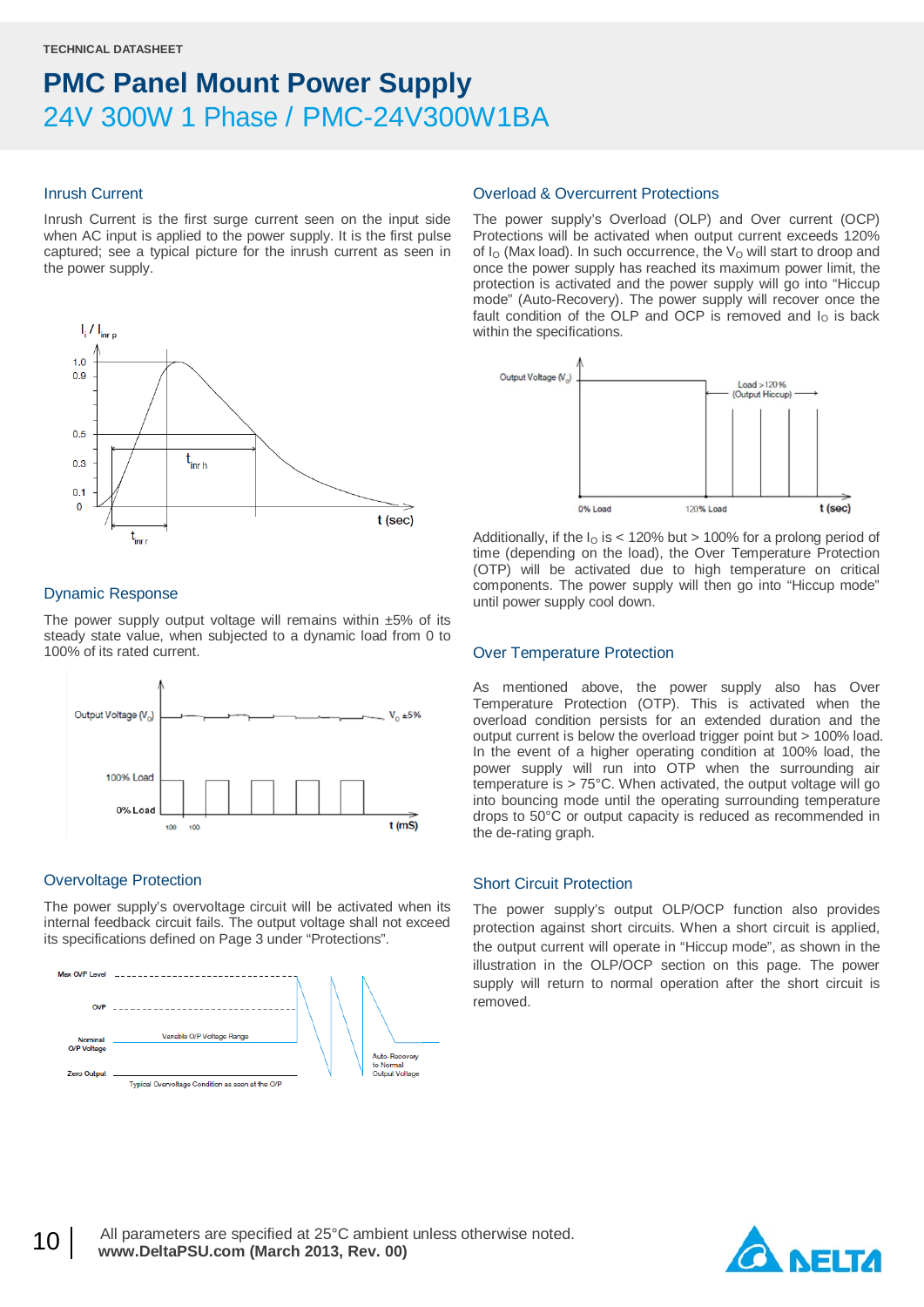#### Operating Mode



#### **Fig. 3 Redundancy / Parallel Operation Connection Diagram**

#### ■ Redundancy Operation

In order to ensure proper redundancy operation for the power supply unit (PSU), ensure that the output voltage difference between the two units is kept at 0.45~0.50V for 24V supplies. Follow simple steps given below to verify:

#### **Step 1.**

Measure output voltage of PSU 1 and PSU 2. If PSU 1 is the master unit, then  $V<sub>O</sub>$  of PSU 1 must be higher than PSU 2.

In order to set the output voltage, connect the power supply to 50% load and set the PSU 1 and PSU 2 output voltage.

#### **Step 2.**

Connect the right DRR module, 20A as per the system requirement to the power supply units PSU 1 and PSU 2 at Vin 1 & Vin 2 respectively.

#### **Step 3.**

Connect the system load from V<sub>out</sub>. Please note that output voltage  $V_{\text{out}}$  from DRR module will be =  $V_{\text{O}}$ (output voltage of power supply) –  $V_{drop}^*$  (in DRR module).

#### **Parallel Operation**

These DRR modules can also be used for Parallel function in order to increase the output power by N+1 (e.g. 2.5A + 2.5A = 5A or 2.5A + 2.5A + 2.5A = 7.5A) or current sharing, and thus increasing the power supply and system reliability. Though the PMC-24V300W1BA is not designed for current sharing, a good current sharing between two power supplies can be achieved by following simple steps as below (Refer to Fig. 3 for the Connection Diagram).

#### **Step 1.**

Set output load condition for both supplies at 50% and measure the output voltages.

#### **Step 2.**

Adjust output voltages to the same level or within ±25mV difference.

#### **Step 3.**

Connect PSU 1 and PSU 2 with the DRR-20A module and measure at V<sub>in</sub> 1 & V<sub>in</sub> 2 to verify the voltage difference. Ensure the voltages are within ±25mV.

#### **Step 4.**

Output voltage from DRR module  $V_{\text{out}}$  will be =  $V_{\text{O}}$  (output voltage of power supply) –  $V_{\text{drop}}^*$  (in DRR module).

**\*Vdrop will vary from 0.60V to 0.90V (Typical 0.65V) depending on the load current and surrounding air temperature.**